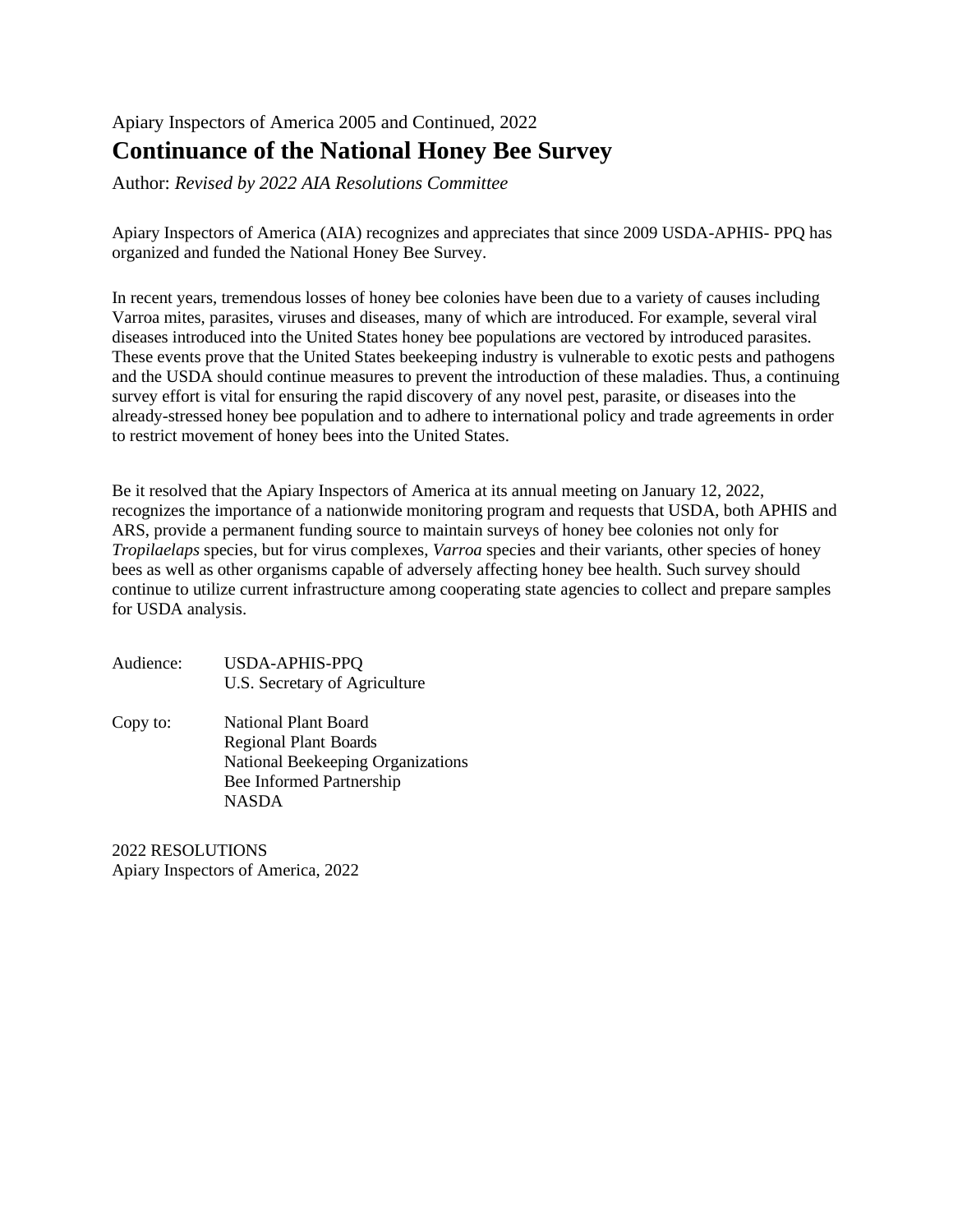### Apiary Inspectors of America 2009 and Continued, 2022 **Evaluation and registration of pesticides affecting honey bee colonies**

Author: *Revised by 2022 AIA Resolutions Committee*

Pesticide residues at chronic and/or sub-lethal levels appear likely to be contributing to colony losses. Concerns identified by the research, regulatory and public communities point to the unknown effects of pesticides, including systemic insecticide, fungicide and herbicide products, on honey bees. Research has identified that risk to honey bees from pesticide activity can be both synergistic and cumulative when bees are exposed to multiple pesticides.

The Apiary Inspectors of America (AIA) exists for the purpose of protecting the health and welfare of honey bee colonies in the United States.

Be it resolved that the AIA, at its annual meeting on Jan 12, 2022, hereby expresses appreciation to the U.S. Environmental Protection Agency (EPA) in its efforts on this issue.

Be it further resolved that the AIA requests the EPA continue to develop protocols to assess the risk of pesticide chemistries on honey bees, with particular interest in the potential sub-lethal and synergistic activities of pesticide chemistries under field conditions and take action as needed to understand the activity of pesticides on all life stages of honey bees and to ensure adequate protection of honey bees and other beneficial pollinators in the United States.

Be it further resolved that AIA would like to work cooperatively with the EPA and USDA in an effort to exchange knowledge regarding honey bee health concerns, and in the development of pesticide registration protocols affecting honey bee health.

| Audience: | <b>USDA-APHIS-PPQ</b><br><b>EPA</b><br>U.S. Secretary of Agriculture<br>Executive Director, North American Plant Protection Organization, Biological Control |
|-----------|--------------------------------------------------------------------------------------------------------------------------------------------------------------|
|           | Committee                                                                                                                                                    |
| Copy to:  | National Plant Board                                                                                                                                         |
|           | <b>Regional Plant Boards</b>                                                                                                                                 |
|           | National Beekeeping Organizations                                                                                                                            |
|           | Bee Informed Partnership                                                                                                                                     |
|           | Pest Management Regulatory Agency/Health Canada                                                                                                              |
|           | National Honey Bee Advisory Board                                                                                                                            |
|           | AAPCO                                                                                                                                                        |

2022 RESOLUTIONS Apiary Inspectors of America, 2022

NASDA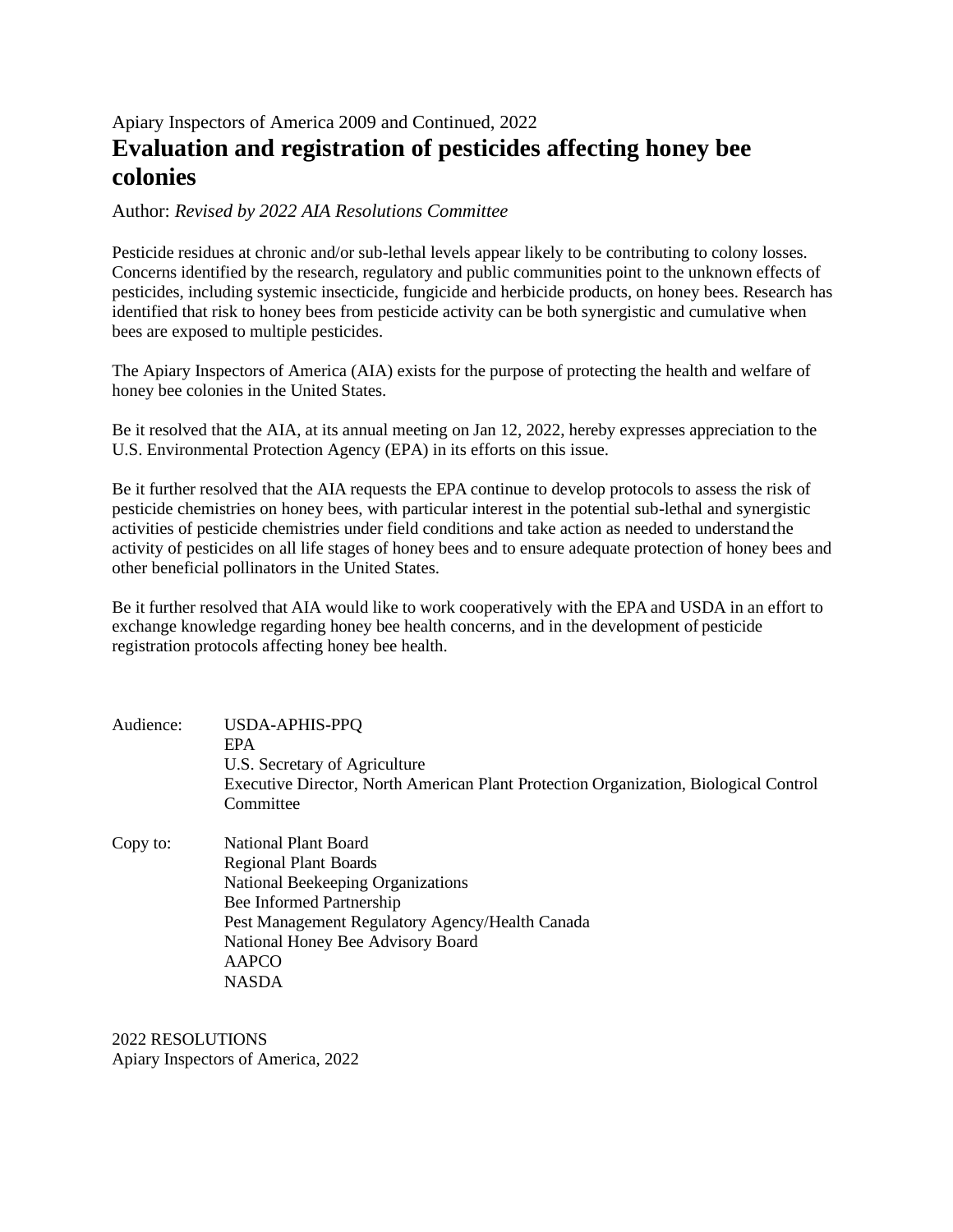#### Apiary Inspectors of America 2000 and Continued, 2022 **Honey Bee Imports**

Author: *Revised by 2022 AIA Resolutions Committee*

The Apiary Inspectors of America (AIA) appreciates the action taken by USDA-APHIS to protect the United States border from further introduction of honey bee pests and pathogens. For the purpose of this resolution, when the term "honey bee" is used, the authors refer to *Apis mellifera*.

The apiary inspectors are concerned about possible importation of harmful subspecies of honey bees (example, *Apis mellifera scutellata* a.k.a. Africanized Honey Bees) and new pathogens, pests, and parasites (example, Tropilaelaps mite, Asian Giant Hornet). In the mid-2000s, honey bee colonies from other countries were imported to supplement domestic colonies used for pollination in the United States. While the market for these imported packages is relatively small, the risk of introducing a new honey bee pathogen, is high. Furthermore, an introduced disease or parasite could rapidly spread throughout the continental United States as colonies are moved to pollinate crops. At this time, when United States' bee losses of 25-35% are attributed to varroa mites, viruses, and other pathogens, it would be irresponsible to introduce a new problem. Because international packages are known to have exceptionally high virus titers, the AIA expresses gratitude that the USDA-APHIS rescinded the invitation to import package bees from abroad.

AIA simultaneously has been working to mitigate the movement of Africanized bees in the United States due to concerns for public safety. AIA is deeply concerned about the potential for importation of Africanized honey bees and other harmful subspecies of honey bees from other countries to have undesirable effects on the honey bee populations in the United States. Once bees move into the United States, they can move freely between the states. Currently, states are saddled with an increased number of stinging incidences due to Africanized bees. Direct importation of Africanized bees and other undesirable species of insects such as the Asian Giant Hornet could increase stinging incidents and other burdens, such as hive slaughter events, on honey bee hives in the United States.

At the annual meeting of the AIA on January 12, 2022, the AIA resolves that:

- 1) USDA-APHIS-PPQ discuss with North American Plant Protection Organization (NAPPO) members, encouraging NAPPO agreement to protect North American beekeeping from the risk of pest, parasite or pathogen introduction into North America. The AIA believes that there is a strong need for NAPPO members to agree to uniform standards on the acceptance of queen bees and packages into NAPPO member states. We strongly encourage APHIS to petition NAPPO partners to allow each State Apiary Inspection Program to review data from a specific country before allowing that country to import bees into the United States.
- 2) USDA-APHIS-PPQ require that countries requesting importation into the United States produce survey data of equivalent rigor to that being conducted by the APHIS andAIA.
- 3) If the above conditions cannot be met, the USDA-APHIS-PPQ continues protecting American agriculture by keeping United States borders closed to honey bee introductions.

| Audience:  | <b>USDA-APHIS PPQ</b>                                   |
|------------|---------------------------------------------------------|
|            | <b>NASDA</b>                                            |
| Copies to: | Canadian Association of Professional Apiculturists      |
|            | American Association of Professional Apiculturists      |
|            | Executive Director, NAPPO, Biological Control Committee |
|            | National Plant Board                                    |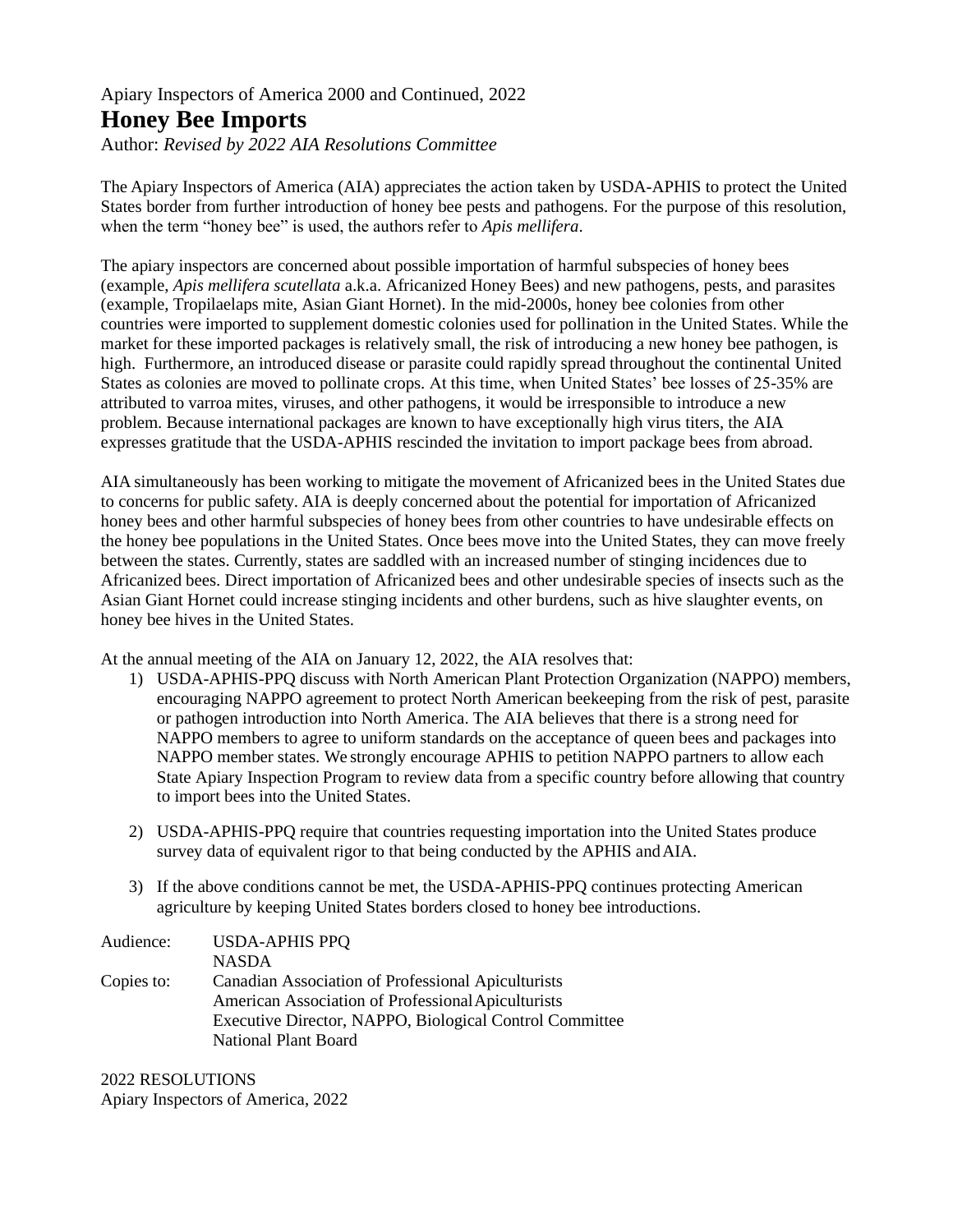# Apiary Inspectors of America 2022 **Invasive Vespid Survey Efforts**

Author: *2020 AIA Resolutions Committee*

Apiary Inspectors of America (AIA) recognizes and appreciates USDA-APHIS-PPQ for its efforts in survey and detection of invasive species.

Tremendous losses of honey bee colonies in recent years have occurred due to variety of causes. Many of the beekeeping industry's most pressing problems are a result of introduced viruses, pests and pathogens into the United States. The United States beekeeping industry is vulnerable to other pests, pathogens and diseases, and the USDA should continue measures to detect and prevent the introduction and spread of organisms into the United States.

During the Fall of 2019, USDA-APHIS-PPQ positively identified a specimen of Mandarin hornet, *Vespa mandarinia* Smith (Family: Vespidae), in Blaine, Whatcom Co., Washington state. *Vespa mandarinia* conducts group raids on colonies of European honey bees, resulting in the complete destruction of the colony. This wasp and other exotic vespids can enter the United States as colonies, or as individuals in soil and wood products, so multiple methods of survey are needed. A continued survey effort is vital for ensuring the rapid discovery of *Vespa mandarinia* and other vespids.

Be it resolved that the AIA at its annual meeting on January 12, 2022, recognizes the importance of the wasp monitoring program and requests that USDA, both APHIS and ARS,

- 1. Continue to develop and improve suitability models for *V. mandarinia* and other potentially invasive vespids;
- 2. Expand current monitoring programs funded by the USDAto include multiple survey techniques for detecting both colonies and individual exotic vespids, and;
- 3. Provide a permanent funding source to maintain surveys for exotic vespids.

Such survey should utilize current infrastructure among cooperating state agencies and be based on suitability models.

| Audience: | USDA-APHIS-PPQ<br>U.S. Secretary of Agriculture                                                                                                                                                                                                                                                                                    |
|-----------|------------------------------------------------------------------------------------------------------------------------------------------------------------------------------------------------------------------------------------------------------------------------------------------------------------------------------------|
|           | $\mathbf{v}$ $\mathbf{v}$ $\mathbf{v}$ $\mathbf{v}$ $\mathbf{v}$ $\mathbf{v}$ $\mathbf{v}$ $\mathbf{v}$ $\mathbf{v}$ $\mathbf{v}$ $\mathbf{v}$ $\mathbf{v}$ $\mathbf{v}$ $\mathbf{v}$ $\mathbf{v}$ $\mathbf{v}$ $\mathbf{v}$ $\mathbf{v}$ $\mathbf{v}$ $\mathbf{v}$ $\mathbf{v}$ $\mathbf{v}$ $\mathbf{v}$ $\mathbf{v}$ $\mathbf{$ |

Copy to: National Plant Board Regional Plant Boards NASDA